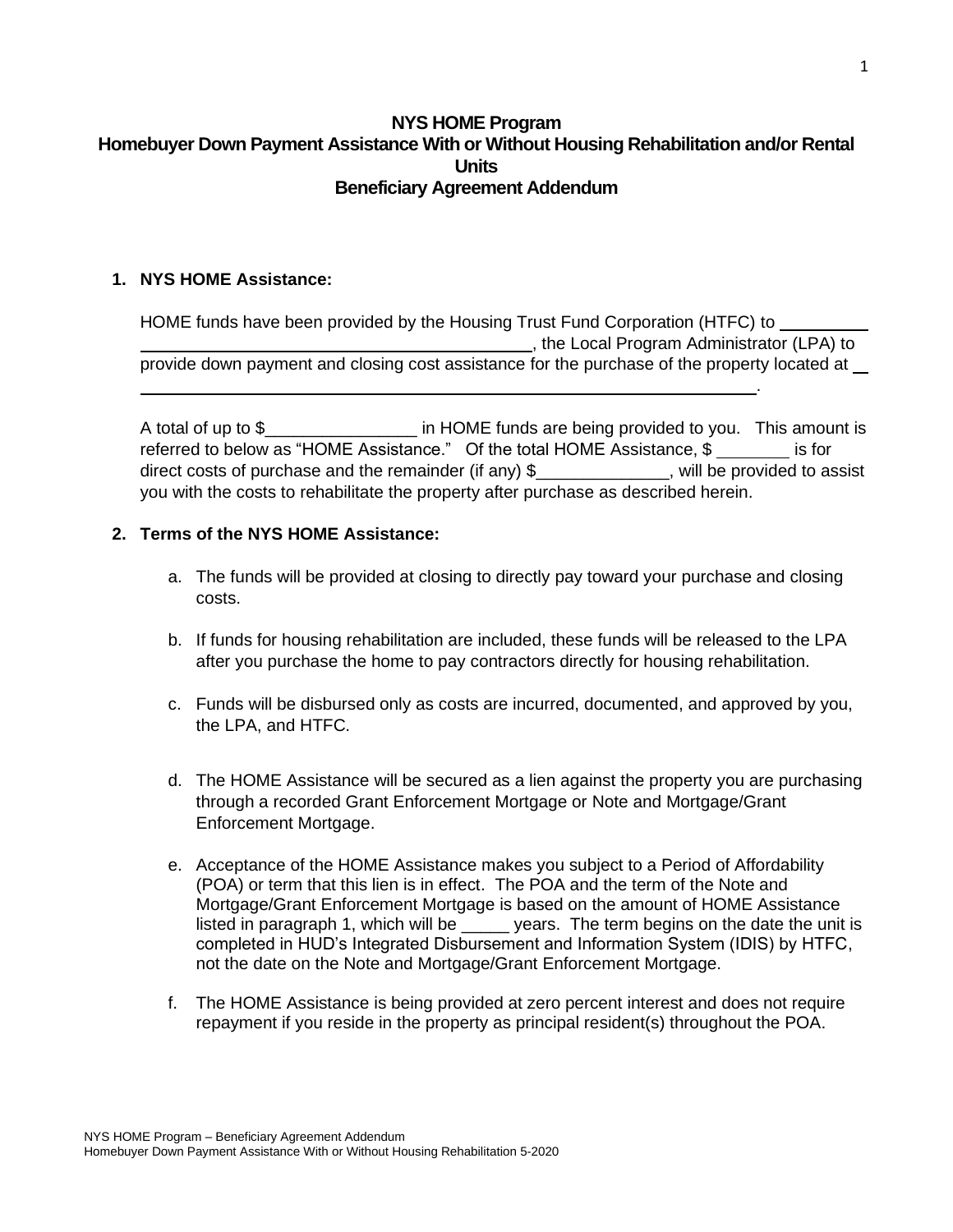- g. If you fail to occupy the unit as your principal residence during the POA, but retain ownership (such as renting the unit out) you must repay the entire original amount of the HOME Assistance.
- h. If you sell or otherwise convey the home during the POA, you will be required to repay a portion of the funds out of net proceeds of the sale, as follows: the principal balance will be reduced annually, on the anniversary date of completion in IDIS, proportionately, or by 1/ per year.
- i. At the completion of the POA (if no sale or declaration of default has occurred), the balance will be zero, and you will have no obligations remaining under this agreement or the Note and Mortgage/Grant Enforcement Mortgage.
- j. It is your responsibility (or that of the LPA) to request a Satisfaction of Lien be processed by HTFC at the end of the POA.
- k. With Rental Unit (*if applicable*): Acceptance of the HOME Assistance for housing rehabilitation of a rental unit in your property makes you subject to the HOME rental requirements throughout the POA, as described in paragraph 8 below.

# **3. Conditions of Receiving the HOME Assistance:**

HOME Assistance flows through the LPA. For purchases, the LPA will provided HOME Assistance at the time of closing to pay for the approved down payment and/or closing costs. For rehabilitation, the LPA will provide HOME Assistance to pay for approved costs, provided you comply with the requirements of this agreement.

- a. Required Housing Counseling: Prior to closing, you must have received a Certificate of Completion for pre-purchase homeownership counseling from a HUD-Certified Counseling Agency and you must have been deemed by the counseling agency as "ready to proceed" to purchase a home.
- b. Homebuyer Qualifying Ratios: you must have been qualified for home purchase with the following homebuyer qualifying underwriting ratios: the housing debt to income ratio cannot exceed 35%; the total debt to income ratio cannot exceed 45%. The housing debt to income ratio can be a maximum of 40%, provided there is no other total debt.
- c. The closing to purchase the home must take place within six months of this agreement, or this commitment of funds is no longer valid and you will need to be requalified for HOME Assistance.
- d. The home must meet NYS and/or municipal code compliance at the time of purchase (if no rehabilitation) or after rehabilitation. Rehabilitation of the home must be complete within 6 months of purchase.
- e. The purchase price cannot exceed the HUD Homeownership Sales Price Limits (maximum purchase price/after rehab value limit) as published annually by HUD for the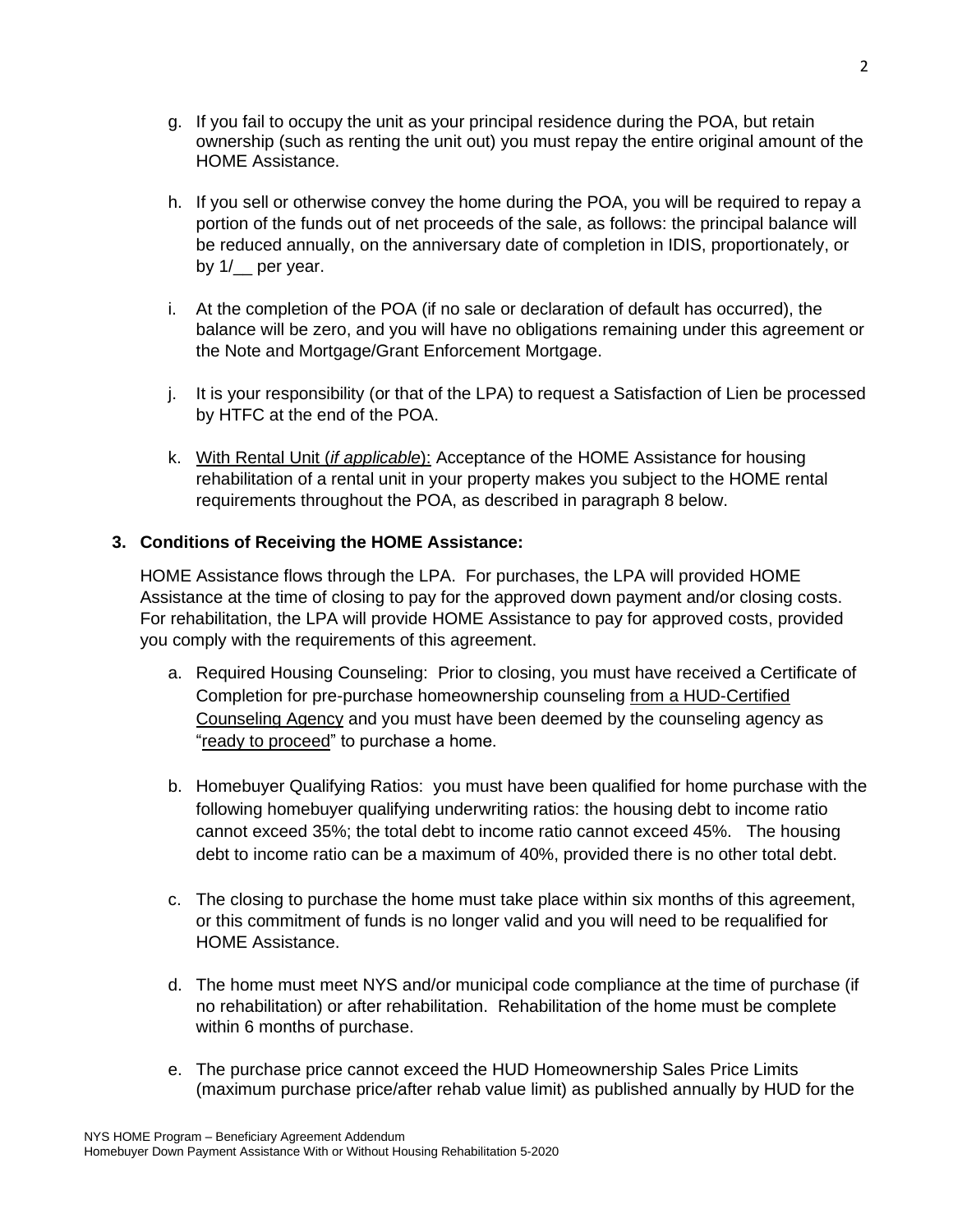local jurisdiction at the time of commitment as verified by the LPA. If funds for rehabilitation are included, this limit applies to the after-rehabilitated value.

- f. If funds for housing rehabilitation are included in the HOME Assistance, you agree to participate in the bidding process administered by the LPA, and to enter into contract with a contractor meeting all of the requirements of the program. You agree to allow the selected contractor to make the improvements and will not withhold approval of payment for work approved by the LPA. You agree to allow access to the property by the LPA and the HTFC to verify and inspect the work.
- g. You agree to allow a Note and Mortgage/Grant Enforcement Mortgage to be recorded as a lien on your property for the POA. For homebuyer activities, the Note and Mortgage/Grant Enforcement Mortgage for the down payment assistance is signed and recorded at the real estate closing/transfer of title. If funds for housing rehabilitation are included, this Note and Mortgage/Grant Enforcement Mortgage will be a second, separate lien from the down payment assistance. You must sign this after all rehab costs have been determined and before the start of housing rehabilitation. It will be held in the LPA file until the rehabilitation is complete and then will be officially recorded. (If there is a change in the amount of assistance, a new Note and Mortgage/Grant Enforcement Mortgage must be signed for the proper amount. LPAs will destroy the first signed document and will record the newly signed document.) The total cost of the 2 liens will determine the POA.
- h. You agree to comply with the principal residency requirement described in paragraph 5 below and the other conditions of the Note and Mortgage/Grant Enforcement Mortgage.
- i. You agree to repay some or all of the funds in the event of noncompliance or sale as described in this agreement and the Note and Mortgage/Grant Enforcement Mortgage.

### **4. HOME Note and Mortgage**/**Grant Enforcement Mortgage:**

The HOME Assistance will be secured by a Grant Enforcement Mortgage or Note and Mortgage/Grant Enforcement Mortgage with the HTFC that will be subordinated only to senior debt approved by the HTFC.

### **5. Monitoring and Enforcement of Principal Residency:**

You are required to occupy the unit as your principal residence for at least the POA. During the POA, the LPA or HTFC may contact you or otherwise monitor to verify that you continue to occupy the unit. Failure to respond or cooperate will be considered default and require full repayment of the original amount of HOME Assistance.

### **6. Repayment of the Assistance:**

No repayment of the HOME Assistance is required if you remain as principal resident throughout the POA and meet the requirements of the Note and Mortgage/Grant Enforcement Mortgage. Full or partial repayment will be required under the following conditions: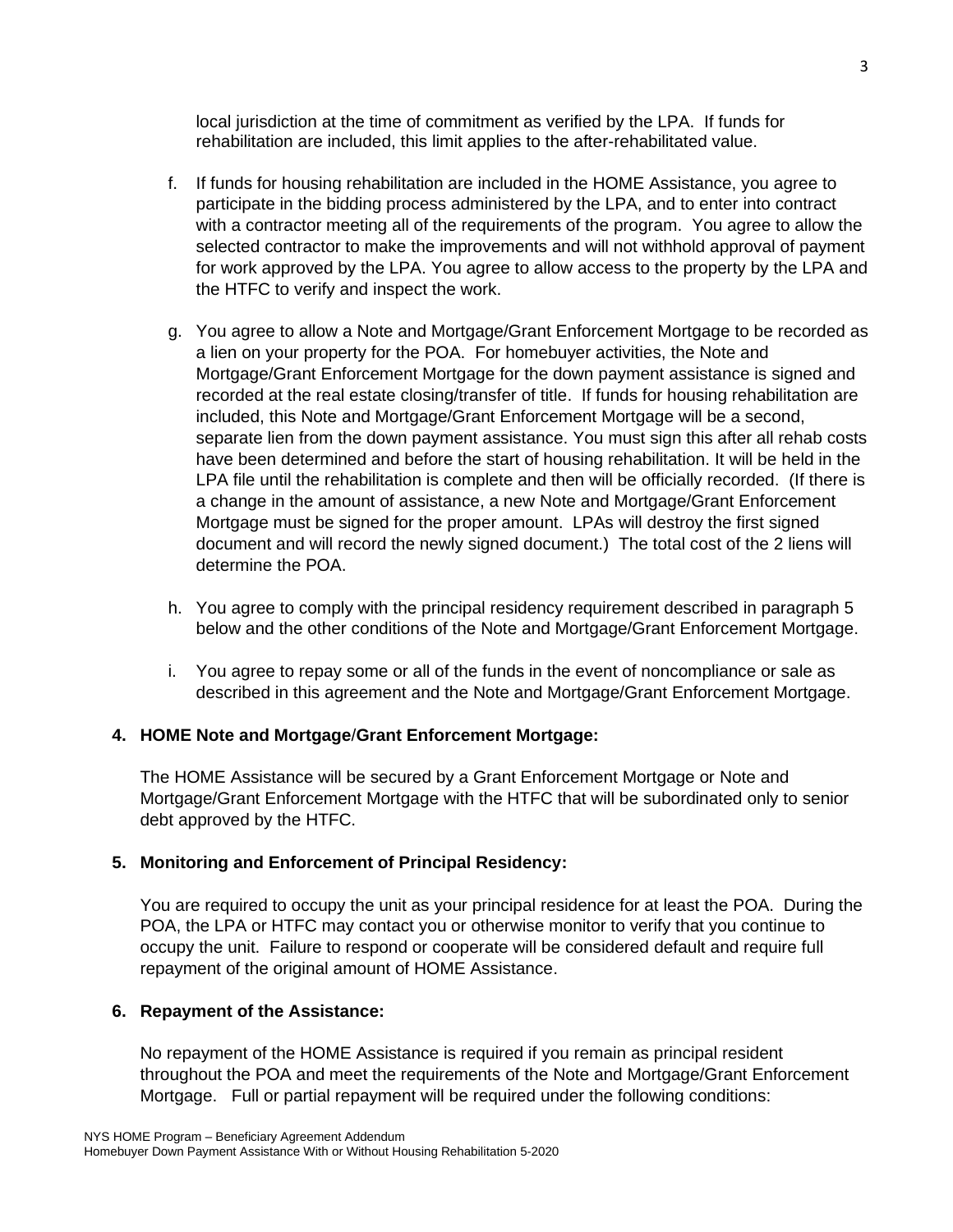- **a.** If the housing does not continue to be your principal residence or you fail to comply with the provisions of this agreement and the Note and Mortgage/Grant Enforcement Mortgage for the duration of the POA, and the housing has not been sold to another party, the full amount of the original HOME Assistance will be repaid to the HTFC.
- **b.** Upon sale of the home (with no assumption; see d below), whether voluntary or involuntary, the repayment amount will be the reduced amount (see 2g above) and shall not exceed the amount of net proceeds you receive from the sale. Net proceeds are the sales price minus any superior (mortgage) loan repayment, other than HOME funds, and any closing costs, and other allowable deduction listed in the Note and Mortgage/Grant Enforcement Mortgage.
- **c.** If the property is taken by your lender through a foreclosure action or a deed transfer to the lender in lieu of foreclosure, the repayment amount will be the prorated amount of the HOME investment and shall not exceed the amount of net proceeds you receive from the transfer.
- **d. Assumption permitted:** If the home is sold during the POA to another HOME eligible buyer as determined by the LPA and HTFC, who is willing to be subject to the HOME requirements for the remainder of the POA, no repayment of the HOME Assistance from the net proceeds will be required.

### **7. Refinancing:**

Refinancing of any mortgage senior to this HOME Assistance mortgage must be approved by HTFC. HTFC will agree to subordinate the HOME mortgage to new financing according to the current Policy and only in the event of refinancing for better terms that will not put the collateral or ownership at risk.

# **8. Rental Unit Requirements (***If applicable or cross out and mark N/A***):**

Your property contains rental unit(s) in addition to the unit you occupy as your principal residence. The unit(s) will be receiving HOME assistance and are subject to HOME rental rules. Acceptance of the HOME Assistance for purchase or rehabilitation of a rental unit obligates you to meet the rental requirements of the HOME Program throughout the POA and includes the following requirements:

- **a.** Each rental unit may be occupied only by a household whose income is determined to be less than 80% of area median income as defined by HUD. The household's income must be documented and certified by the LPA, and the certification updated annually throughout the POA.
- **b.** As a landlord, you must comply with fair housing laws in the advertising and selection of each tenant and agree not to discriminate in the leasing and operation of the rental unit(s).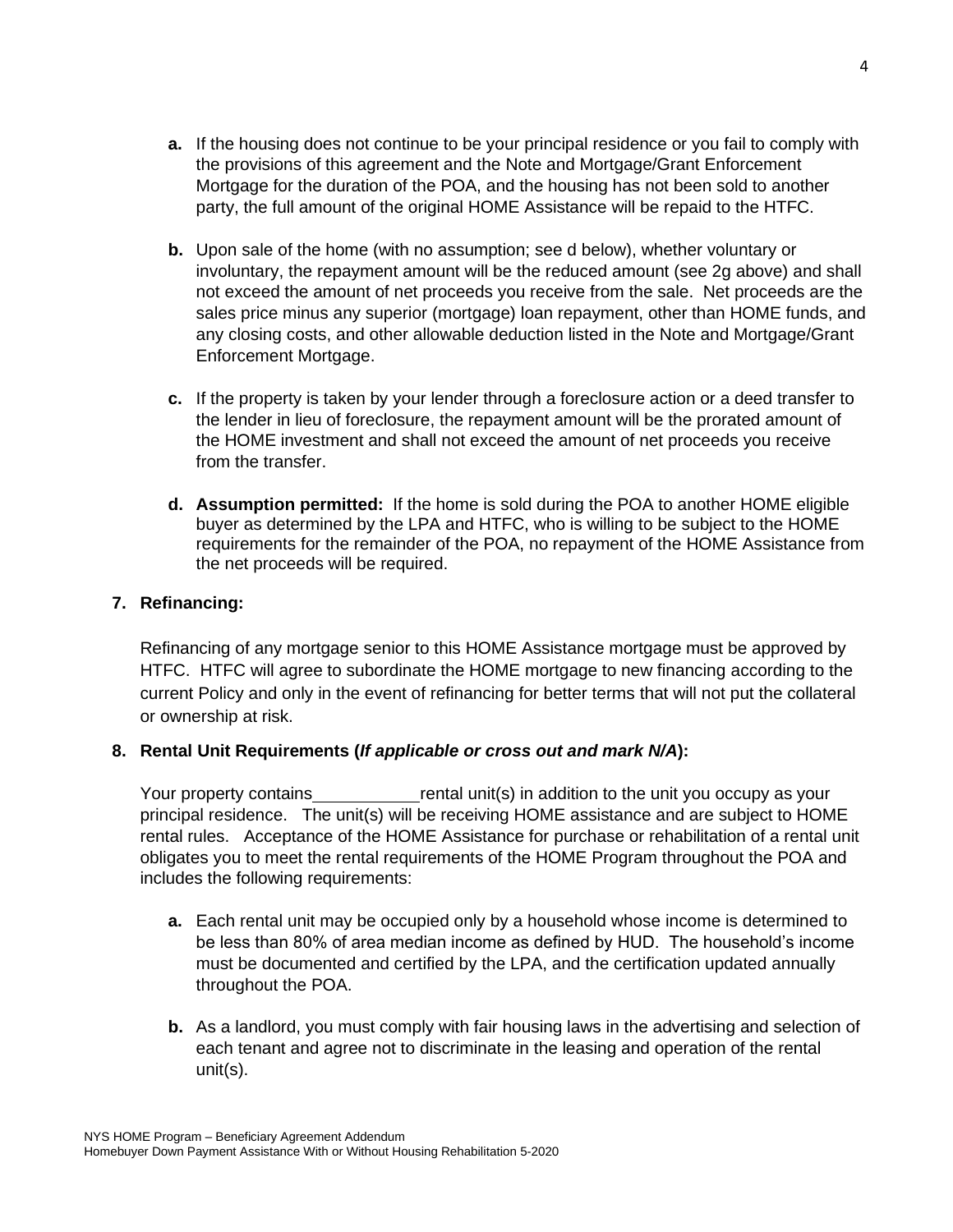- **c.** Each rental unit is subject to HOME rent limits, including allowances for tenant paid utilities. The LPA will approve the contract rents that you may charge a tenant and any changes to the rents throughout the POA.
- **d.** Each tenant must sign a lease that complies with HOME requirements. The LPA will approve the lease form or provide an addendum.
- **e.** You will terminate tenancy only for good cause, including non-compliance with the terms of the lease.
- **f.** You will provide each tenant with at least 30-day notice of any rent change or termination of tenancy.
- **g.** You will notify the LPA in the event of a vacancy and obtain approval for any new tenant prior to occupancy.
- **h.** You will certify information annually to the LPA on the occupants and rents.
- **i.** You will maintain the rental units to meet all codes and standards throughout the POA and the LPA will conduct periodic inspections to ensure that unit remains in good repair. You will provide access and make prompt repairs as required by the LPA or HTFC.

Failure to comply with any of the above rental requirements could result in recapture/repayment of HOME funds.

### **9. Monitoring and Enforcement**:

The HTFC and the LPA will have the right to enforce any or all of these requirements or those contained in the Assistance Agreement and Note and Mortgage/Grant Enforcement Mortgage.

### **10. Default:**

Failure to comply and/or default with any of the provisions of this agreement or the Note and Mortgage/Grant Enforcement Mortgage, at any time during the POA, will constitute a default and require full repayment of the original HOME assistance amount.

*This agreement must be executed and dated prior to submitting this project for set up in IDIS.*

\_\_\_\_\_\_\_\_\_\_\_\_\_\_\_\_\_\_\_\_\_\_\_\_\_\_\_\_\_\_\_\_\_ \_\_\_\_\_\_\_\_\_\_\_\_\_\_\_\_\_\_\_

# **Acknowledged and Accepted by Homebuyer(s):**

\_\_\_\_\_\_\_\_\_\_\_\_\_\_\_\_\_\_\_\_\_\_\_\_\_\_\_\_\_\_\_\_\_

Homebuyer Name

Signature Date

NYS HOME Program – Beneficiary Agreement Addendum Homebuyer Down Payment Assistance With or Without Housing Rehabilitation 5-2020